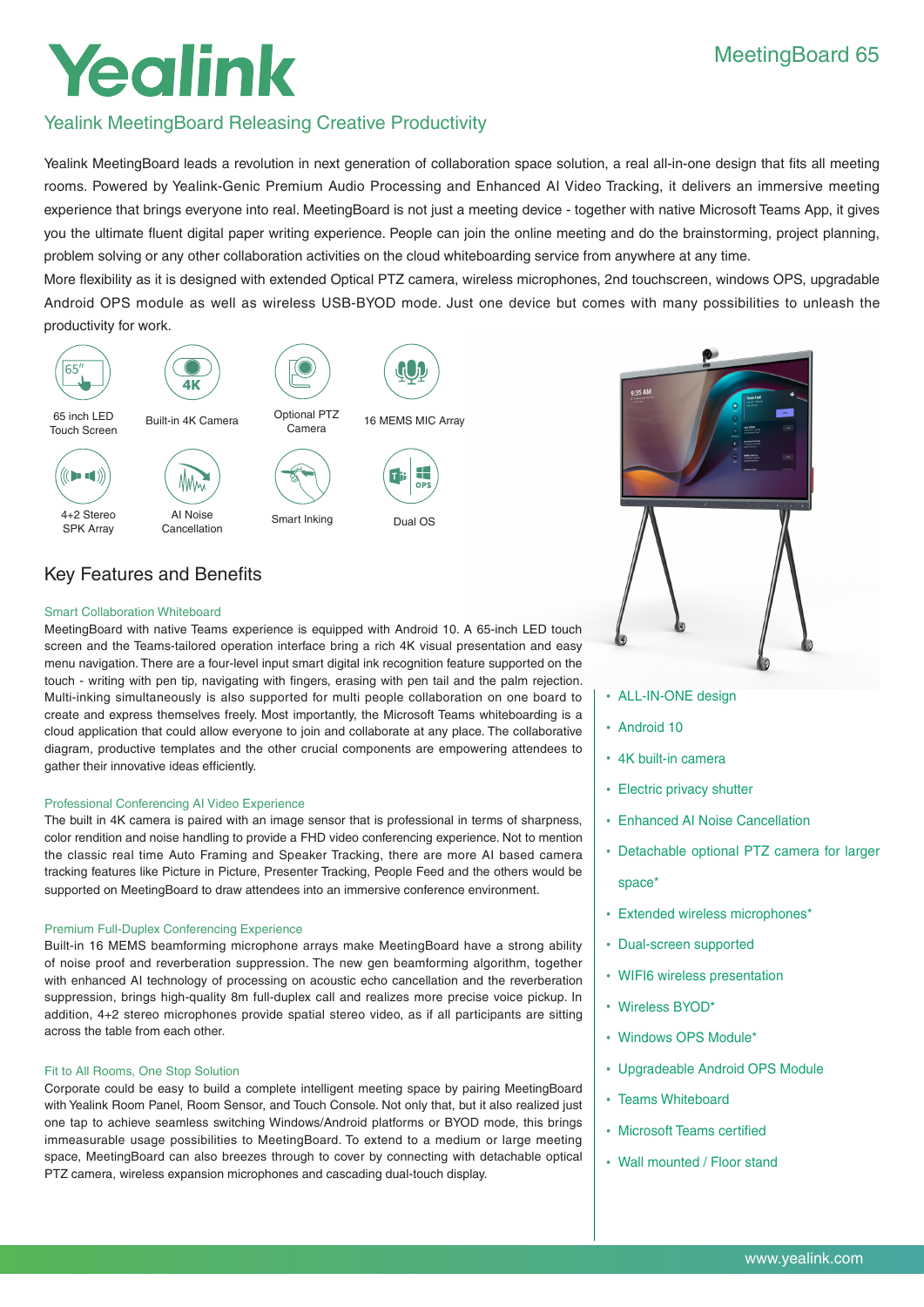# Yealink

# Display

- 65-inch D-LED touch screen
- Ultra HD 4K (3840 x 2160 screen resolution)
- Anti-glare and anti-fingerprint coating
- Contrast ratio 1200:1(typ.)
- Viewing angle 178°(H) / 178°(V)
- Ratio 16:9
- Refreshing Frequency 60Hz
- Touch Points 20 points
- Location Accuracy ±1mm(over 90% Area)
- Contact Height < 2mm

### Built-in Camera

- 8MP Sony sensor
- 120° Diagonal field of view
- $4x \triangle PTT$
- Electric privacy shutter
- Supports PTZ camera module (optional) to build an intelligent dual-cam system\*
- Intelligence Features
- Auto Framing
- Speaker Tracking

#### Audio

- Built-in 16 MEMS Mic Array
- 4 full range+2 tweeter stereo speakers
- Support RCA input/output
- Yealink Enhanced Noise Proof Technology
- Acoustic Echo Cancellation
- Reverberation Suppression
- Auto Gain Control
- Beamforming Technology
- CNG/PLC/AJB/De-Rerb

#### Operating System

• Android 10

#### Microsoft Teams Features

- **Calendar**
- One-click join
- Meeting collaboration
- Content sharing
- Whiteboard
- Meeting control
- Add participates
- Hold/Resume
- Camera On/Off - Mute/Unmute
- Volume Up/Down

**\* Features and accessories coming soon**

# - Hang up

- Microsoft Teams Admin Center
- Proximity join

# Video Standard

• Video codecs: H.264 High profile, H.264 SVC, H.264

# Network and Security Features

- IPv4 and IPv6, DHCP/static IP
- HTTP/HTTPS web server
- SRTP/TLS, AES 256-bit encryption
- QoS: 802.1p/q, Diff-serv
- VLAN, LLDP
- IEEE802.1X
	- EAP-MD5/EAP-TLS
	- PEAP-MSCHAPv2
	- EAP-TTLS/EAP-MSCHAPv2
- Network diagnosis: Ping, Trace route
- Time and date synchronization using SNT
- Built-in certificate
- Simple Certificate Enrollment Protocol (SCEP)

### Connections

- 1 x detachable PTZ camera port
- 1 x HDMI output (CEC supported)
- 1 x HDMI input (only for source input)
- 2 x RCA audio input
- 2 x RCA audio output
- 1 x Yealink VCH port (RJ-45)
- 3 x USB Type A
- 1 x 10/100M/1000M Ethernet port
- 1 x Power port
- 1 x Windows OPS slot
- 1 x Security lock slot
- 1 x Reset slot
- Motion sensor
- WiFi6 2x2 MIMO dual-band
- Built-in Bluetooth 5.0
- NFC supported

#### Buttons

- LED lightstrips
- Home button
- Input source button
- Volume up/down button

YEALINK NETWORK TECHNOLOGY CO., LTD. Email: sales@yealink.com Web: www.yealink.com

#### Optional Accessories

- MB-CAM-6X module\*
- MB-CAM-12X module\*
- VCM36-W wireless microphone\*
- WPP30 wireless sharing &BYOD dongle\*

**Specifications** 

• Windows OPS module\*

## Other Physical Features

- Storage: built-in 64 GB (Available: 40G)
- Power Adapter: AC 100~240V input
- USB Output:  $5V = 0.5A$
- Power consumption (PSU) -Idle < 10W -Normal operating: 10.5W
- -MAX: 14W

Package Features • Package contents

- Dimension (W.D.H) -Wall mount: 1512mm x 953mm x 92mm
	- -Floor stand: 1512mm x 1885mm x 720mm
- Operating humidity: 10~95% • Operating temperature: 0~40°C

• Storage temperature: -30~70°C

MeetingBoard 65 endpoint - 3m Ethernet cable - 3m Power cable - 1 x 1.8m HDMI cable - 4 x Stylus pen

- Quick Start Guide • N.W/CTN: 51 kg • G.W/CTN: 65.7 kg • Carton Meas

**FC** 

148mm

**Compliance** 

**CCC** NOM

 $CE \triangle$ 

- Mounting Bracket and Accessories

- MeetingBoard: 1660mm x 1075mm x 280mm - Floor stand (optional): 1225mm x 743mm x

**REACH ISO 9001**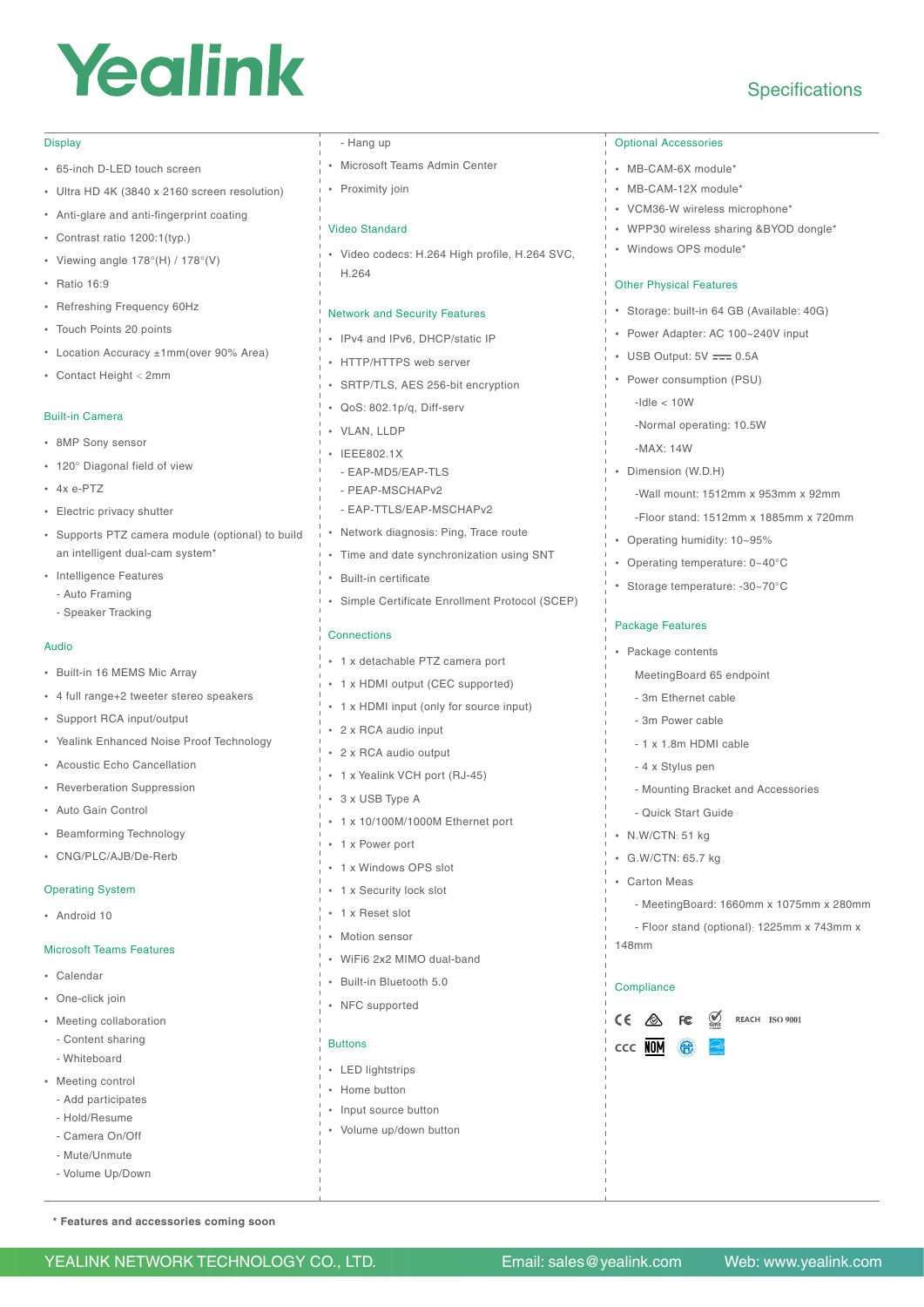# Yealink

Dimension



MeetingBoard carton meas Floor stand carton meas